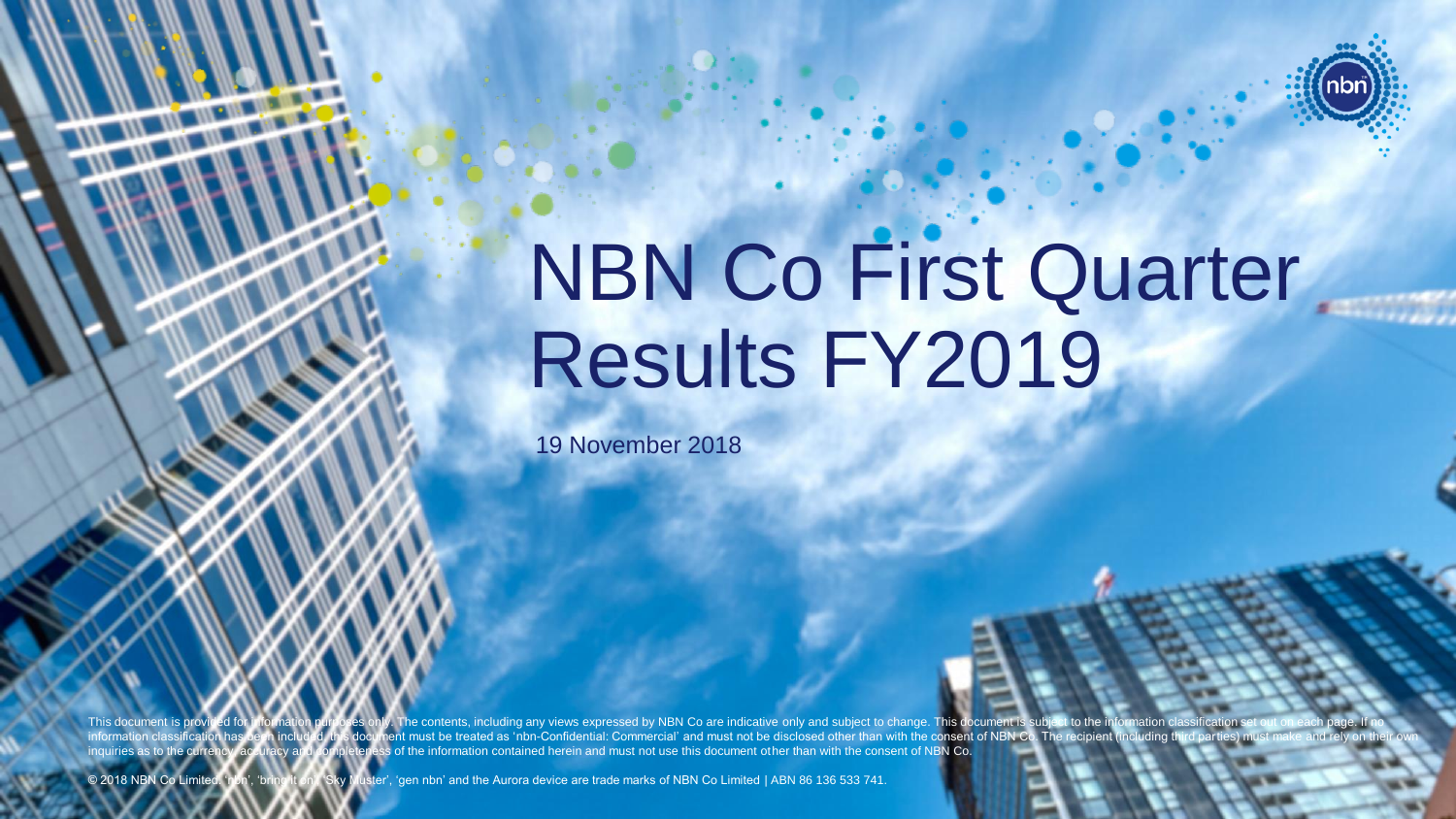### **Headline results – Q1 FY2019**

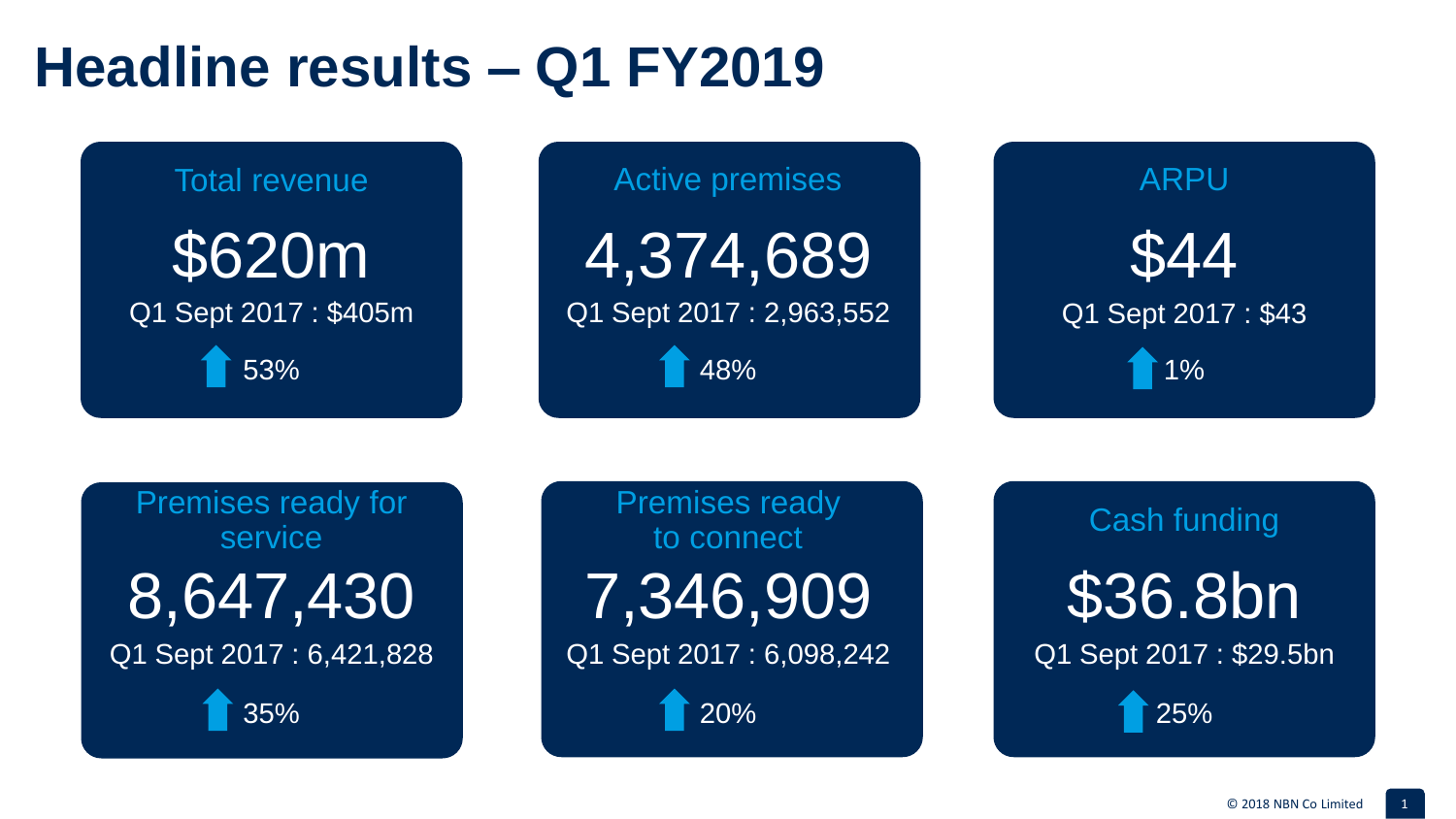#### **Total revenue**



|  |                       |     | 3 months to         |
|--|-----------------------|-----|---------------------|
|  | \$m                   |     | 30-Sep-17 30-Sep-18 |
|  | Other                 | 35  | 44                  |
|  | <b>Satellite</b>      | 6   | 10                  |
|  | <b>Fixed Wireless</b> | 16  | 21                  |
|  | <b>HFC</b>            | 19  | 36                  |
|  | <b>FTTC</b>           |     | 2                   |
|  | <b>FTTN</b>           | 99  | 191                 |
|  | <b>FTTP</b>           | 106 | 119                 |
|  | <b>CVC/NNI</b>        | 124 | 197                 |
|  | <b>Total</b>          | 405 | 620                 |
|  |                       |     |                     |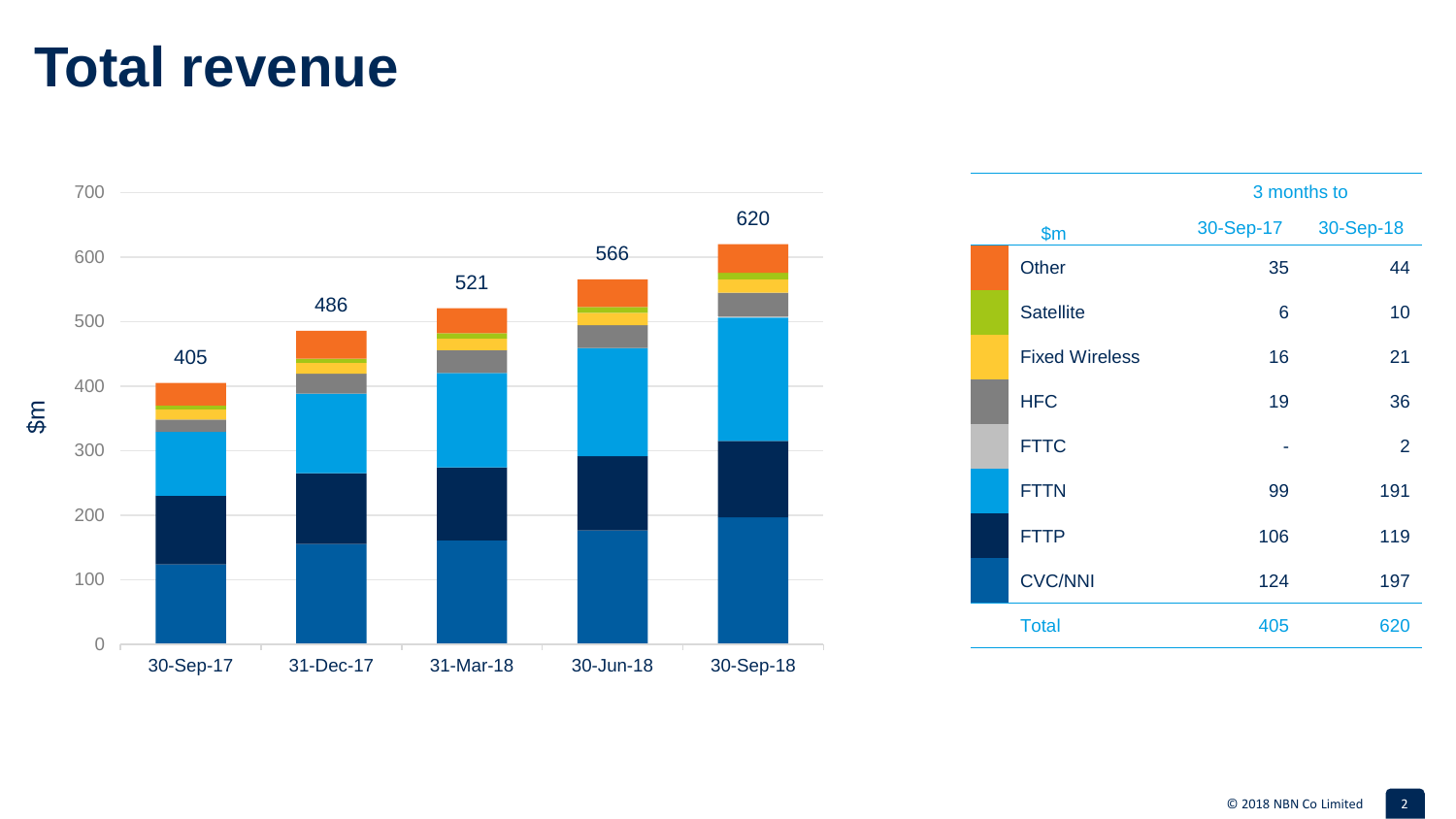# **Active premises**



|                                         | As at     |           |           |  |
|-----------------------------------------|-----------|-----------|-----------|--|
| <b>Cumulative</b><br>active<br>premises | 30-Sep-17 | 30-Jun-18 | 30-Sep-18 |  |
| <b>Satellite</b>                        | 79,412    | 90,327    | 92,595    |  |
| <b>Fixed Wireless</b>                   | 200,008   | 240,084   | 254,400   |  |
| <b>HFC</b>                              | 288,846   | 414,703   | 438,334   |  |
| <b>FTTC</b>                             |           | 3,977     | 39,146    |  |
| <b>FTTN</b>                             | 1,274,996 | 2,072,451 | 2,305,479 |  |
| <b>FTTP</b>                             | 1,120,290 | 1,214,328 | 1,244,735 |  |
| <b>Total</b>                            | 2,963,552 | 4,035,870 | 4,374,689 |  |
| <b>ARPU</b>                             | \$43      | \$44      | \$44      |  |
|                                         |           |           |           |  |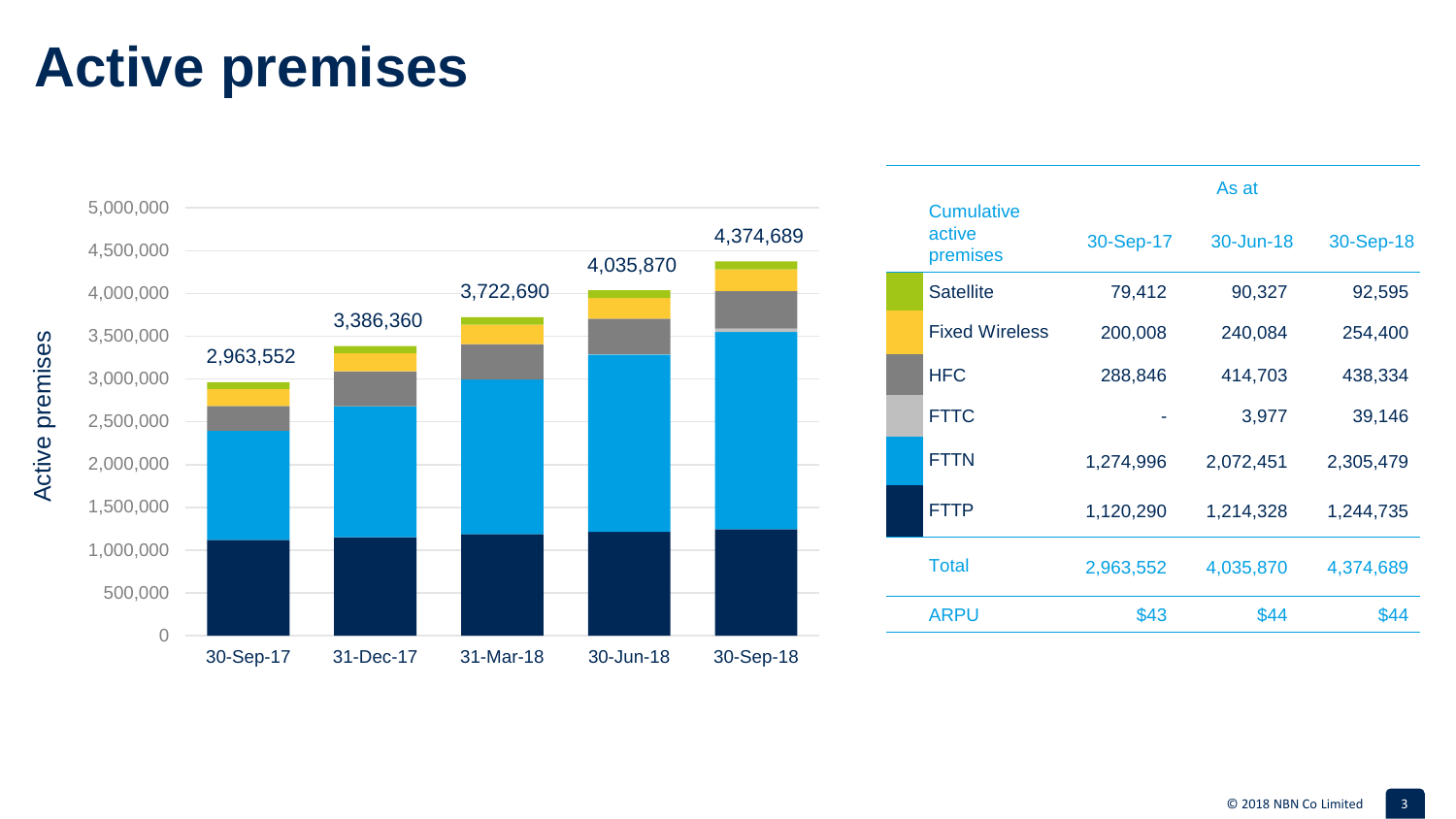## **Wholesale speed tiers**

Fixed Line wholesale speed tiers



#### Fixed Wireless wholesale speed tiers



| As at                                    | 30-Sep-17 30-Jun-18 |       | 30-Sep-18 |  |
|------------------------------------------|---------------------|-------|-----------|--|
| Fixed Line speed tiers (Mbps)            |                     |       |           |  |
| 12/1                                     | 30%                 | 29%   | 27%       |  |
| 25/5                                     | 52%                 | 22%   | 19%       |  |
| 25/10                                    | 1%                  | $1\%$ | 0%        |  |
| 50/20                                    | 4%                  | 37%   | 44%       |  |
| 100/40                                   | 13%                 | 11%   | 10%       |  |
| <b>Total</b>                             | 100%                | 100%  | 100%      |  |
| <b>Fixed Wireless speed tiers (Mbps)</b> |                     |       |           |  |
| 12/1                                     | 17%                 | 17%   | 16%       |  |
| 25/5                                     | 76%                 | 74%   | 73%       |  |
| 50/20                                    | 7%                  | 9%    | 11%       |  |
| <b>Total</b>                             | 100%                | 100%  | 100%      |  |

| 12/1               | 34%                                   | 32%  | 32%  |
|--------------------|---------------------------------------|------|------|
| 25/5               | 66%                                   | 68%  | 68%  |
| <b>Total</b>       | 100%                                  | 100% | 100% |
|                    | Total nbn™ network speed tiers (Mbps) |      |      |
| <b>Below 50/20</b> | QAO/L                                 | 550/ | 5004 |

|                    | $1.31$ $1.51$ $1.51$ $1.51$ $1.51$ $1.51$ $1.51$ $1.51$ $1.51$ $1.51$ $1.51$ $1.51$ $1.51$ $1.51$ $1.51$ $1.51$ $1.51$ $1.51$ $1.51$ $1.51$ $1.51$ $1.51$ $1.51$ $1.51$ $1.51$ $1.51$ $1.51$ $1.51$ $1.51$ $1.51$ $1.51$ $1.5$ |      |      |
|--------------------|--------------------------------------------------------------------------------------------------------------------------------------------------------------------------------------------------------------------------------|------|------|
| <b>Below 50/20</b> | 84%                                                                                                                                                                                                                            | 55%  | 50%  |
| 50/20 or above     | 16%                                                                                                                                                                                                                            | 45%  | 50%  |
| Total              | 100%                                                                                                                                                                                                                           | 100% | 100% |
|                    |                                                                                                                                                                                                                                |      |      |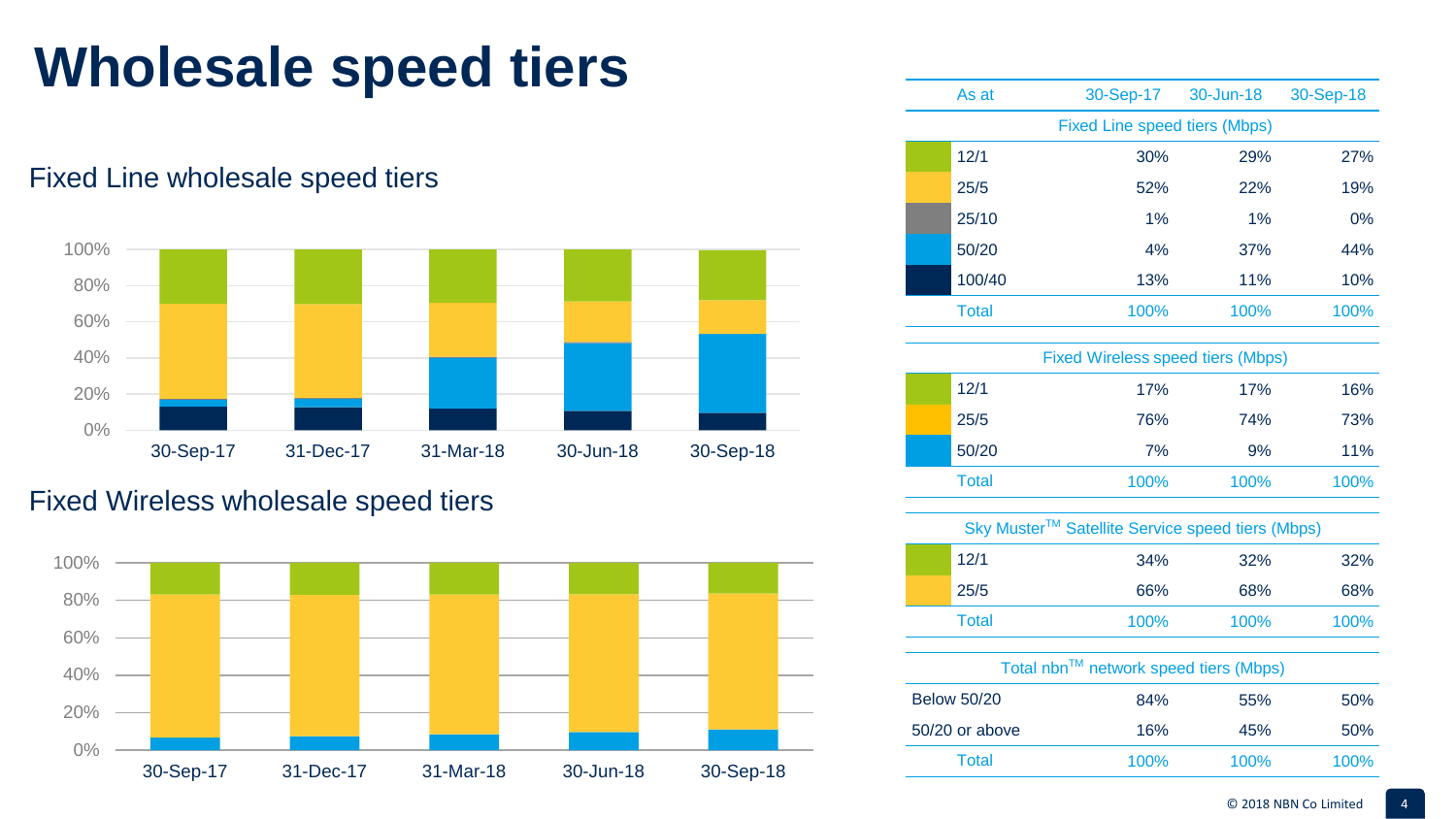### **Premises ready to connect**



| <b>Cumulative</b>            | As at     |           |           |  |
|------------------------------|-----------|-----------|-----------|--|
| premises ready to<br>connect | 30-Sep-17 | 30-Jun-18 | 30-Sep-18 |  |
| <b>Satellite</b>             | 421,028   | 430,449   | 433,917   |  |
| <b>Fixed Wireless</b>        | 545,588   | 609,913   | 618,253   |  |
| <b>HFC</b>                   | 847,679   | 498,333   | 621,268   |  |
| <b>FTTC</b>                  |           | 75,387    | 148,822   |  |
| <b>FTTN</b>                  | 2,730,154 | 3,753,616 | 3,820,887 |  |
| <b>FTTP</b>                  | 1,553,793 | 1,669,140 | 1,703,762 |  |
| Total                        | 6,098,242 | 7,036,838 | 7,346,909 |  |

\* On 27 November 2017, NBN Co paused all activations over its HFC access network to perform advanced network testing and remediation before declaring the HFC network ready to connect. This resulted in approximately 700,000 premises being rolled back from their ready to connect status during the quarter ended 31 December 2017.

Premises Premises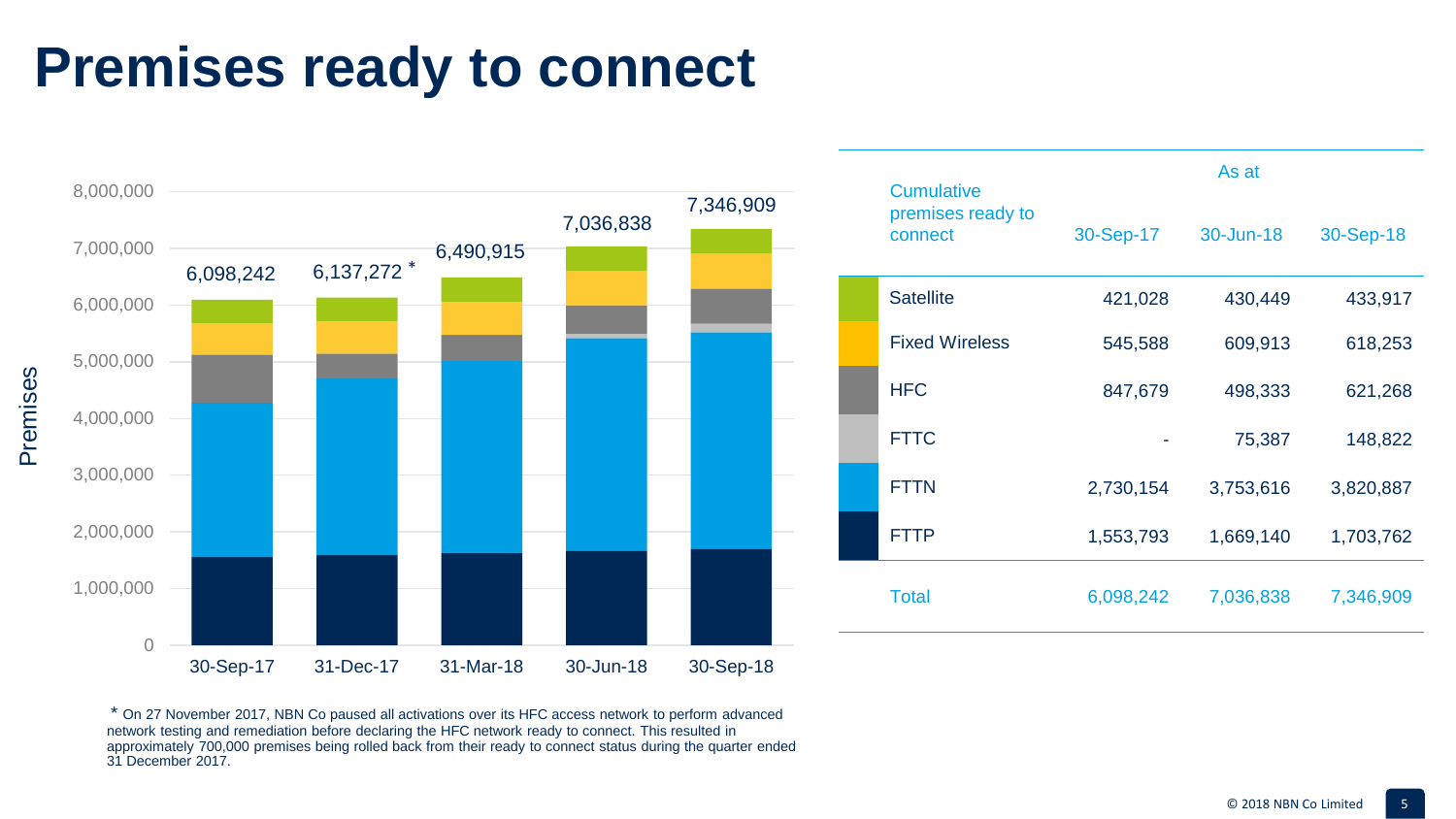# **Capital expenditure**



|                       | 3 months to |           |  |
|-----------------------|-------------|-----------|--|
| $\mathsf{S}$ m        | 30-Sep-17   | 30-Sep-18 |  |
| <b>Common Capex</b>   | 169         | 168       |  |
| <b>Satellite</b>      | 17          | 24        |  |
| <b>Fixed Wireless</b> | 80          | 95        |  |
| <b>HFC</b>            | 365         | 360       |  |
| <b>FTTC</b>           | 78          | 304       |  |
| <b>FTTN</b>           | 458         | 277       |  |
| <b>Transit</b>        | 127         | 90        |  |
| <b>FTTP</b>           | 95          | 76        |  |
| <b>Total</b>          | 1,389       | 1,394     |  |
|                       |             |           |  |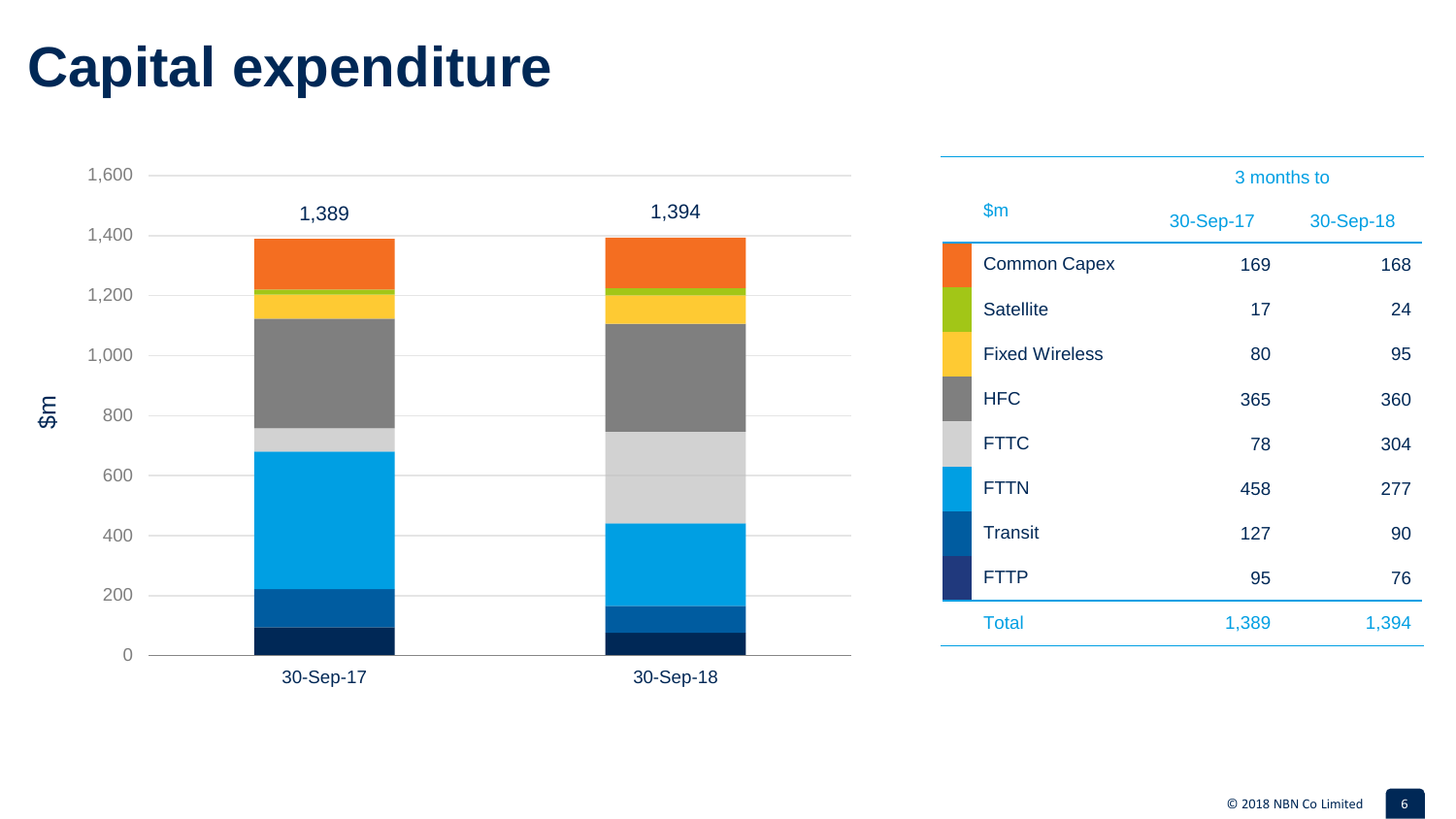### **Cost per Premises**

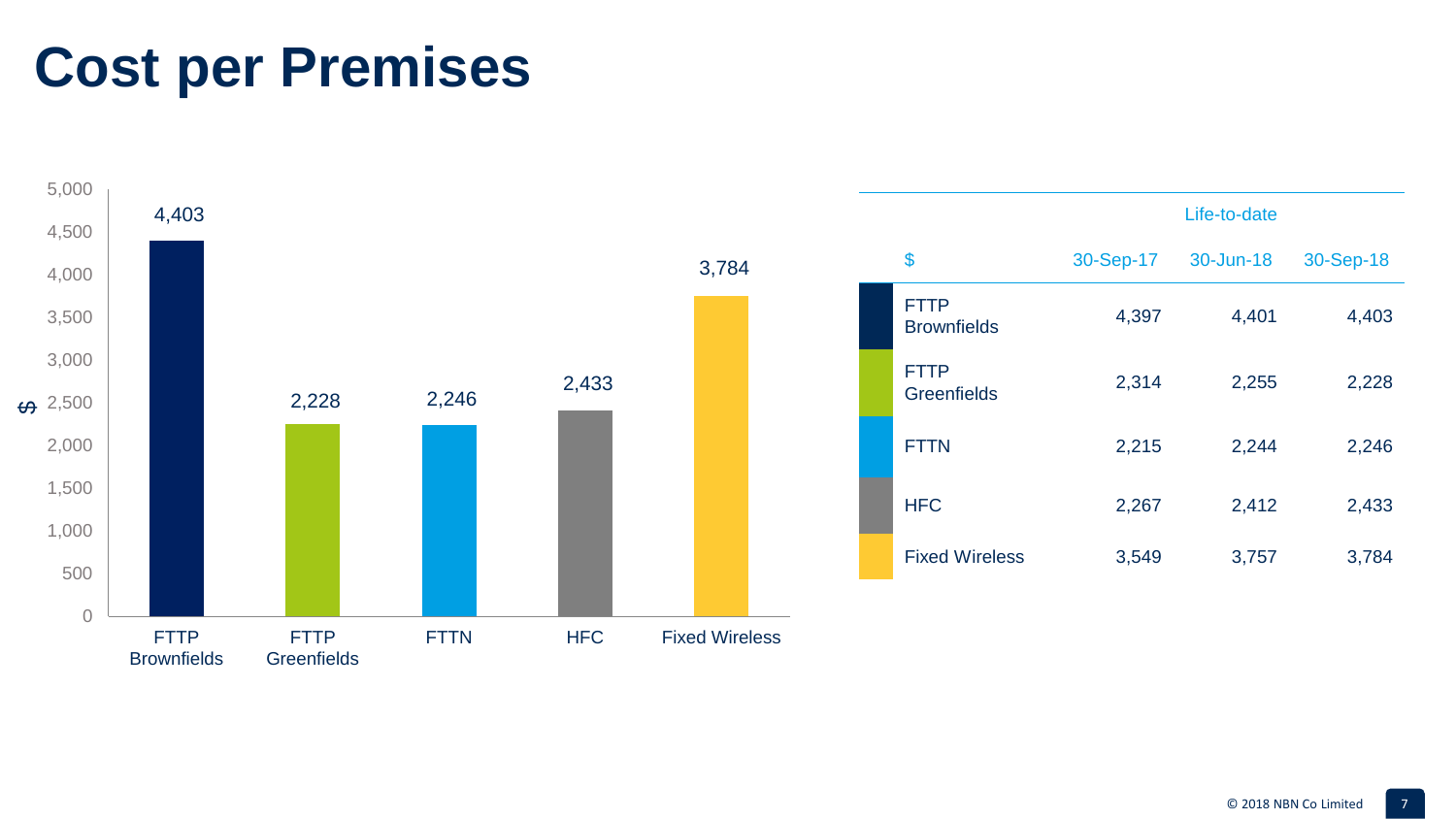# **Operating expenses**



© 2018 NBN Co Limited 8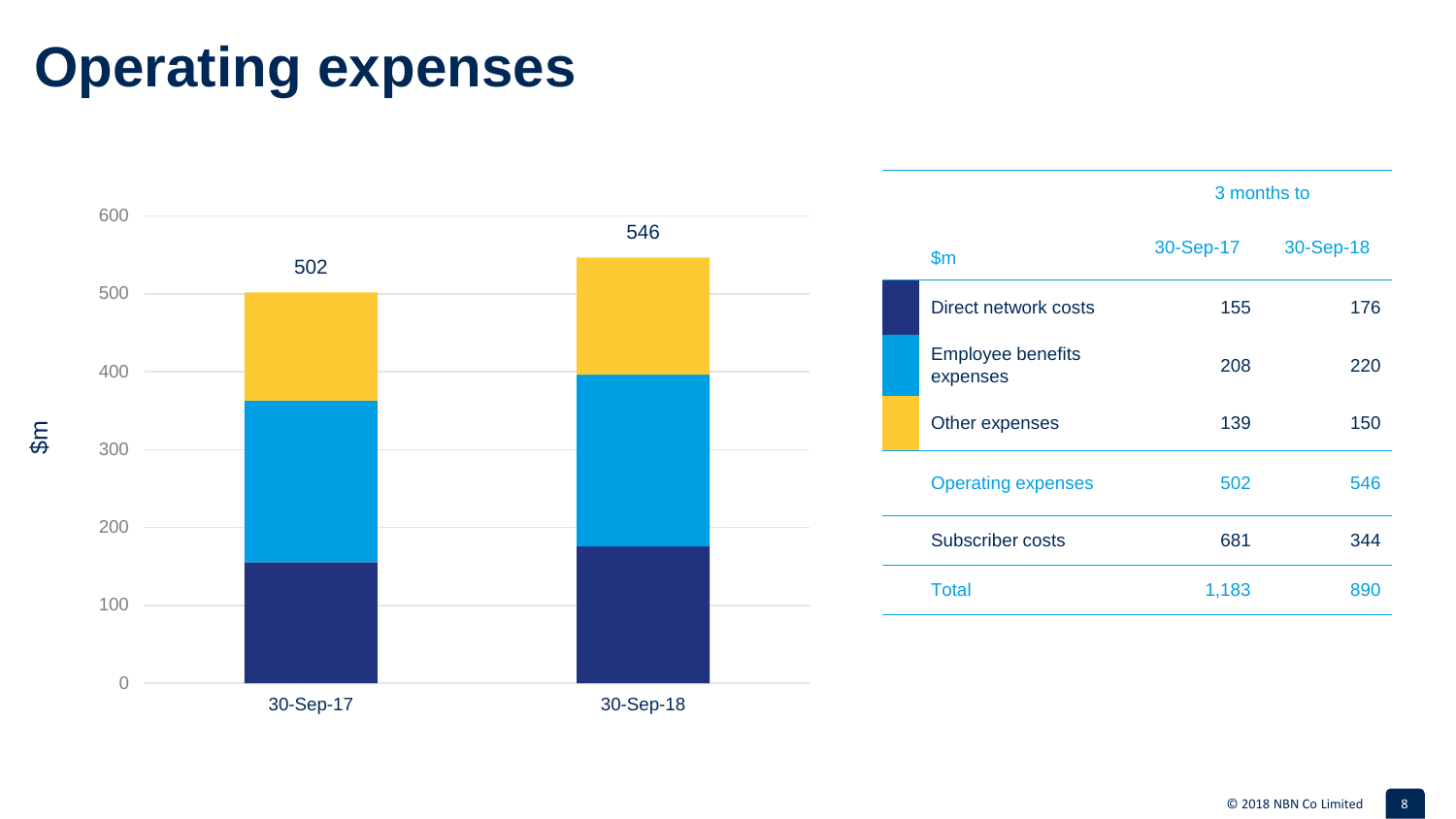# **Financial summary**

|                                       | For the 3 months ended |           |              |
|---------------------------------------|------------------------|-----------|--------------|
| $\mathsf{Sm}$                         | 30-Sep-17              | 30-Sep-18 | Movement (%) |
| Total revenue                         | 405                    | 620       | 53%          |
| Operating expenses                    | (502)                  | (546)     | 9%           |
| <b>EBITDA before subscriber costs</b> | (97)                   | 74        | 176%         |
| Subscriber costs                      | (681)                  | (344)     | (50%)        |
| <b>EBITDA</b>                         | (778)                  | (270)     | 65%          |
| Depreciation and amortisation expense | (486)                  | (610)     | 25%          |
| Other income                          | 4                      | 5         | 36%          |
| <b>EBIT</b>                           | (1,260)                | (875)     | 31%          |

|                     |           | As at     |              |
|---------------------|-----------|-----------|--------------|
| $\mathsf{Sm}$       | 30-Jun-18 | 30-Sep-18 | Movement (%) |
| <b>Total assets</b> | 28,203    | 29,204    | 4%           |
| Contributed equity  | 29,500    | 29,500    | 0%           |
| <b>Borrowings</b>   | 5,531     | 7,319     | 32%          |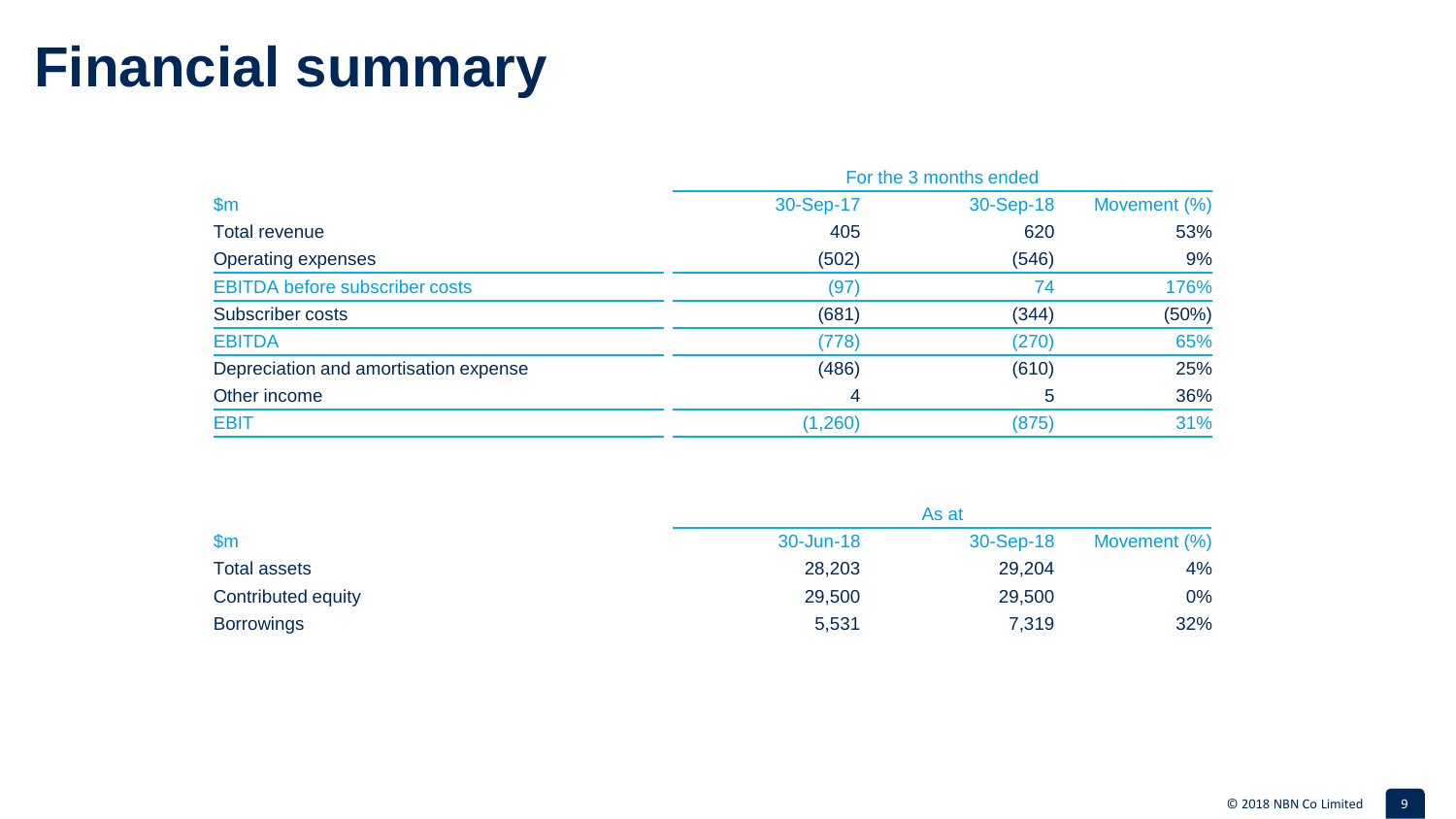#### **Customer experience improvements**

#### Monthly Progress Report - October YoY

|                                               |                         | <b>Year on Year Performance</b> |
|-----------------------------------------------|-------------------------|---------------------------------|
|                                               | <b>Oct 2017</b>         | <b>Oct 2018</b>                 |
| Ready to connect                              | 6.4m                    | 7.5m                            |
| Connected homes and businesses                | 3.1 <sub>m</sub>        | 4.5m                            |
| Installed right the first time                | 85%                     | 93%                             |
| Meeting agreed installation times             | 91%                     | 97%                             |
| Average network bandwidth congestion          | 5 hours & 9 minutes     | 34 minutes                      |
| Fixed Line network congestion                 | 0.143 %                 | 0.008%                          |
| Uptake to higher wholesale plans              | 16% on 50Mbps and above | 53% on 50Mbps and above         |
| Network availability                          | 99.9%                   | 100.0%                          |
| Meeting agreed fault restoration times        | 80%                     | 92%                             |
| Faults per 100 connected homes and businesses | 1.0                     | 0.9                             |